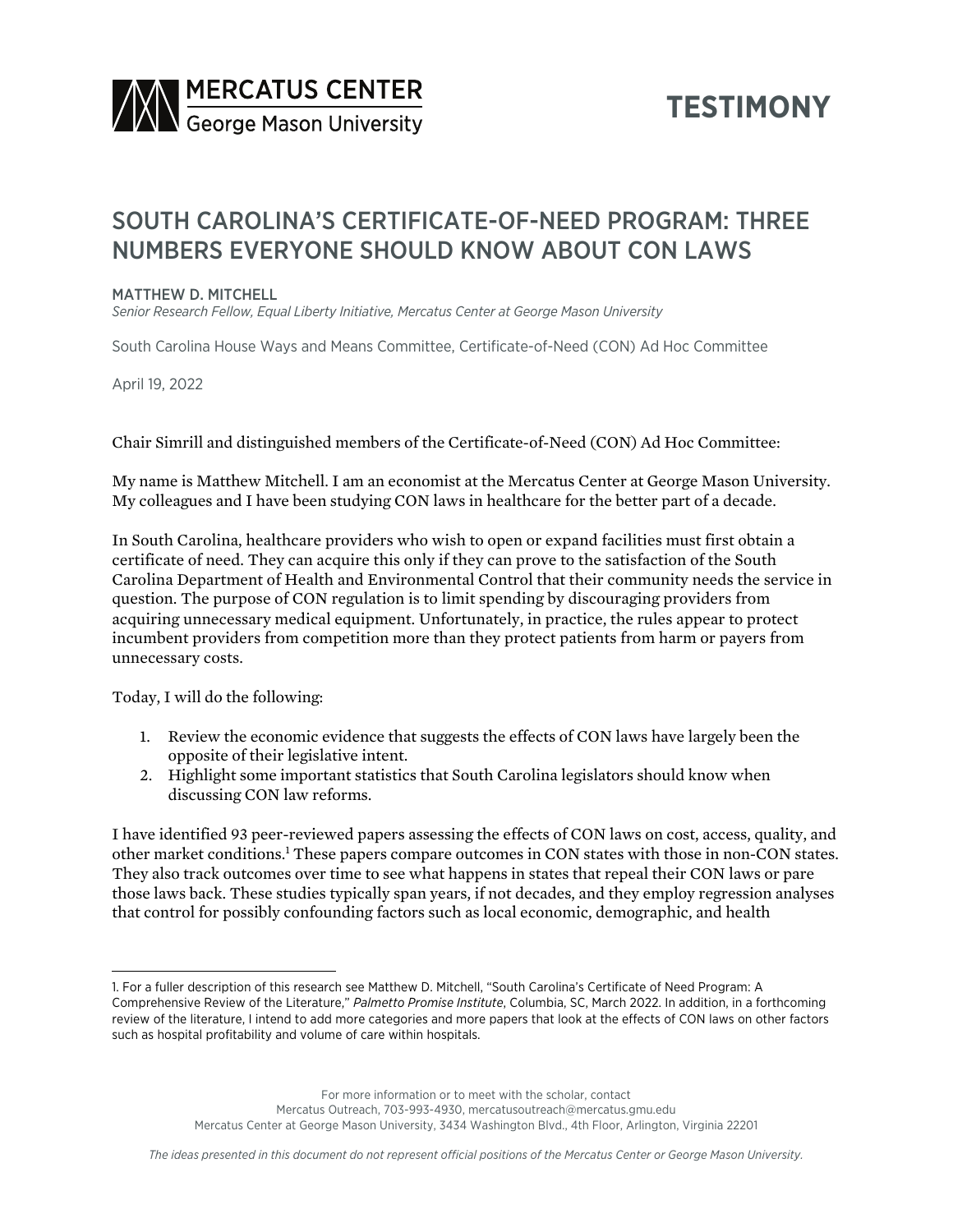conditions. Although my colleagues and I have conducted several peer-reviewed studies, most of the 93 papers are not authored by us.

Three numbers from CON law research are of paramount importance:

1. *Zero.* CON regulation was initially intended to rein in healthcare spending, and many people continue to support the regulation out of a belief that it reduces spending. It does not. Of the 31 papers assessing the effects of CON regulation on spending per person or per service, *0 find clear evidence that it limits spending*. <sup>2</sup> In fact, about 60 percent of the studies that have assessed the effects of CON laws on spending find that the regulations are associated with more spending (per service or per patient), whereas the remaining studies obtain mixed or inconclusive results.3

For example, one study finds that reimbursement costs for coronary artery bypass grafts fell 2.8 percent in Ohio and 8.8 percent in Pennsylvania following repeal.4 Another finds that hospital charges are 5.5 percent lower five years after repeal.5 Medicare reimbursements for total knee arthroplasty are 5 percent to 10 percent lower in non-CON states than in CON states.<sup>6</sup> Spinal surgery reimbursements have fallen faster in non-CON states (about 11 percent per year) than in CON states.7 Medicaid community-based care expenditures per capita are lower in non-CON states than in CON states.<sup>8</sup> Hospital expenditures per adjusted admission are lower in non-CON states than in CON states.<sup>9</sup> And states that eliminate CON experience a 5 percent reduction in real per capita healthcare spending.10

According to some of the studies that find negligible effects, CON laws appear to have no effect on Medicaid nursing home reimbursement rates.<sup>11</sup> Nor do they seem to affect per diem Medicaid nursing home charges or per diem Medicaid long-term care charges.<sup>12</sup>

<sup>2.</sup> Matthew D. Mitchell, "Do Certificate-of-Need Laws Limit Spending?" (Mercatus Working Paper, Mercatus Center at George Mason University, Arlington, VA, September 2016).

<sup>3.</sup> It is helpful to consider spending in two ways: spending per service and total spending. Two factors tend to cause a supply restriction to increase spending per service. First, compared with unrestrained supply, restrained supply tends to intersect demand at a higher price per quantity. Second, in limiting competition, a supply restriction will give suppliers more pricing power and less cost-cutting discipline, further increasing spending per service. At the same time, a supply restriction may theoretically increase or decrease total spending, because the restriction will tend to decrease the quantity of services received while it increases spending per service. Total spending may go up or down, depending on whether the quantity-reducing effect or spending-per-service effect dominates. The data suggest that the spending-per-service effect dominates.

<sup>4.</sup> Vivian Ho and Meei-Hsiang Ku-Goto, "State Deregulation and Medicare Costs for Acute Cardiac Care," *Medical Care Research and Review* 70, no. 2 (2013): 185–205.

<sup>5.</sup> James B. Bailey, "Can Health Spending Be Reined In through Supply Constraints? An Evaluation of Certificate-of-Need Laws" (Mercatus Working Paper, Mercatus Center at George Mason University, Arlington, VA, August 2016).

<sup>6.</sup> James A. Browne et al., "Certificate-of-Need State Laws and Total Knee Arthroplasty," *Journal of Arthroplasty* 33, no. 7 (2018): 2020–24.

<sup>7.</sup> Chason Ziino, Abiram Bala, and Ivan Cheng, "Does ACDF Utilization and Reimbursement Change Based on Certificate of Need Status?," *Clinical Spine Surgery* 33, no. 3 (2020): E92–E95.

<sup>8.</sup> Nancy A. Miller, Charlene Harrington, and Elizabeth Goldstein, "Access to Community-Based Long-Term Care: Medicaid's Role," *Journal of Aging and Health* 14, no. 1 (2002): 138–59.

<sup>9.</sup> Patrick A. Rivers, Myron D. Fottler, and Mustafa Zeedan Younis, "Does Certificate of Need Really Contain Hospital Costs in the United States?," *Health Education Journal* 66, no. 3 (2007): 229–44.

<sup>10.</sup> James B. Bailey, "Can Health Spending Be Reined In through Supply Restraints? An Evaluation of Certificate-of-Need Laws," *Journal of Public Health* 27, no. 6 (2019): 755–60.

<sup>11.</sup> Charlene Harrington et al., "The Effect of Certificate of Need and Moratoria Policy on Change in Nursing Home Beds in the United States," *Medical Care* 35, no. 6 (1997): 574–88.

<sup>12.</sup> David C. Grabowski, Robert L. Ohsfeldt, and Michael A. Morrisey, "The Effects of CON Repeal on Medicaid Nursing Home and Long-Term Care Expenditures," *Inquiry* 40, no. 2 (2003): 146–57.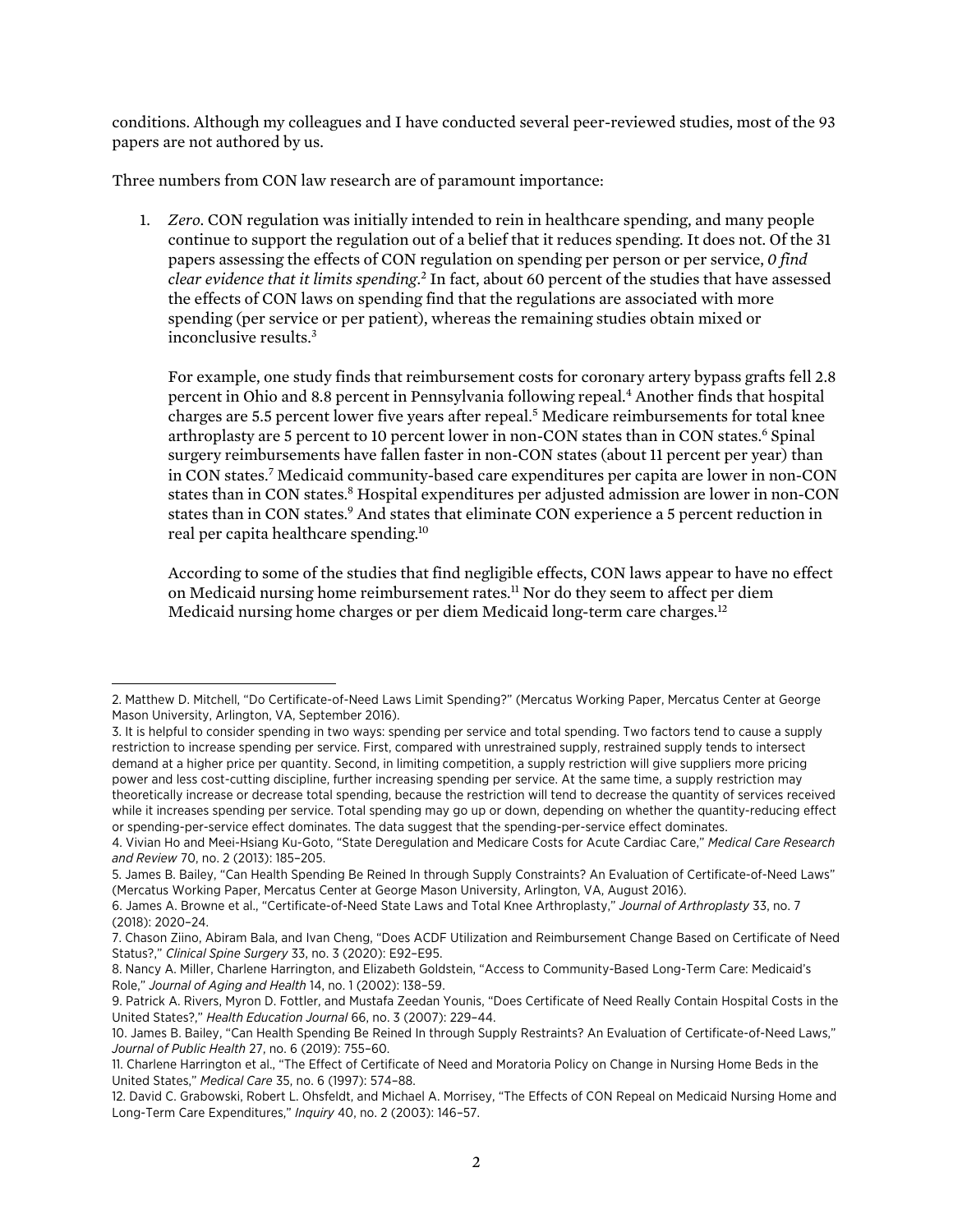*2. Seventy-three percent.* By far, the most-studied aspect of CON laws is their effect on access to care. *Most analyses—73 percent—show that CON laws limit patient access to care.*

The typical patient in a CON-law state has access to fewer hospitals, $^{13}$  hospice care facilities, $^{14}$ dialysis clinics,<sup>15</sup> cancer treatment facilities,<sup>16</sup> home health agencies,<sup>17</sup> psychiatric care facilities,<sup>18</sup> drug and substance abuse centers,<sup>19</sup> open-heart surgery programs,<sup>20</sup> revascularization programs,<sup>21</sup> and percutaneous coronary intervention programs.<sup>22</sup> Patients in these states have access to fewer hospital beds and are more likely to have been denied a bed during the COVID-19 pandemic.<sup>23</sup> These patients have access to fewer medical imaging devices.<sup>24</sup> Patients in states with CON laws must travel longer distances for care.<sup>25</sup> are more

22. Ho et al., "Cardiac Certificate of Need Regulations."

<sup>13.</sup> Traci L. Eichmann and Rexford E. Santerre, "Do Hospital Chief Executive Officers Extract Rents from Certificate of Need Laws," *Journal of Health Care Finance* 37, no. 4 (2011): 1–14; Thomas Stratmann and Jacob Russ, "Do Certificate-of-Need Laws Increase Indigent Care?" (Mercatus Working Paper, Mercatus Center at George Mason University, Arlington, VA, July 2014); Thomas Stratmann and Christopher Koopman, "Entry Regulation and Rural Health Care: Certificate-of-Need Laws, Ambulatory Surgical Centers, and Community" (Mercatus Working Paper, Mercatus Center at George Mason University, Arlington, VA, February 2016).

<sup>14.</sup> Melissa D. A. Carlson et al., "Geographic Access to Hospice in the United States," *Journal of Palliative Medicine* 13, no. 11 (2010): 1331–38.

<sup>15.</sup> Jon M. Ford and David L. Kaserman, "Certificate-of-Need Regulation and Entry: Evidence from the Dialysis Industry," *Southern Economic Journal* 59, no. 4 (1993): 783–91.

<sup>16.</sup> Marah N. Short, Thomas A. Aloia, and Vivian Ho, "Certificate of Need Regulations and the Availability and Use of Cancer Resections," *Annals of Surgical Oncology* 15, no. 7 (2008): 1837–45.

<sup>17.</sup> Daniel Polsky et al., "The Effect of Entry Regulation in the Health Care Sector: The Case of Home Health," *Journal of Public Economics* 110 (2014): 1–14; Susan L. Ettner et al., "Certificate of Need and the Cost of Competition in Home Healthcare Markets," *Home Health Care Services Quarterly* 39, no. 2 (2020): 51–64.

<sup>18.</sup> James B. Bailey and Eleanor Lewin, "Certificate of Need and Inpatient Psychiatric Services," *Journal of Mental Health Policy and Economics* 24, no. 4 (2021): 117–24.

<sup>19.</sup> James B. Bailey, Thanh Lu, and Patrick Vogt, "Certificate of Need and Substance Use Treatment" (working paper, December 29, 2020).

<sup>20.</sup> Jamie L. Robinson et al., "Certificate of Need and the Quality of Cardiac Surgery," *American Journal of Medical Quality* 16, no. 5 (2001): 155–60.

<sup>21.</sup> Iona Popescu, Mary S. Vaughan-Sarrazin, and Gary E. Rosenthal, "Certificate of Need Regulations and Use of Coronary Revascularization after Acute Myocardial Infarction," *Journal of the American Medical Association* 295, no. 18 (2006): 2141–47; Vivian Ho et al., "Cardiac Certificate of Need Regulations and the Availability and Use of Revascularization Services," *American Heart Journal* 154, no. 4 (2007): 767–75; Vivian Ho, Meei-Hsiang Ku-Goto, and James G. Jollis, "Certificate of Need (CON) for Cardiac Care: Controversy over the Contributions of CON," *Health Services Research* 44, no. 2 (2009): 483–500; Jonathan T. Kolstad, "Essays on Information, Competition and Quality in Health Care Provider Markets" (PhD diss., Harvard University, 2009), [https://healthpolicy.fas.harvard.edu/people/jonathan-kolstad;](https://healthpolicy.fas.harvard.edu/people/jonathan-kolstad) Mary S. Vaughan-Sarrazin, Levent Bayman, and Peter Cram, "Trends during 1993–2004 in the Availability and Use of Revascularization after Acute Myocardial Infarction in Markets Affected by Certificate of Need Regulations," *Medical Care Research and Review* 67, no. 2 (2010): 213–31; David M. Cutler, Robert S. Huckman, and Jonathan T. Kolstad, "Input Constraints and the Efficiency of Entry: Lessons from Cardiac Surgery," *American Economic Journal: Economic Policy* 2, no. 1 (2010): 51–76.

<sup>23.</sup> Paul L. Joskow, "The Effects of Competition and Regulation on Hospital Bed Supply and the Reservation Quality of the Hospital," *Bell Journal of Economics* 11, no. 2 (1980): 421–47; Harrington et al., "The Effect of Certificate of Need"; Fred J. Hellinger, "The Effect of Certificate-of-Need Laws on Hospital Beds and Healthcare Expenditures: An Empirical Analysis," *American Journal of Managed Care* 15, no. 10 (2009): 737–44; Eichmann and Santerre, "Do Hospital Chief Executive Officers Extract Rents"; S. A. Lorch, P. Maheshwari, and O. Even-Shoshan, "The Impact of Certificate of Need Programs on Neonatal Intensive Care Units," *Journal of Perinatology* 32, no. 1 (2012): 39–44; Stratmann and Russ, "Do Certificate-of-Need Laws Increase Indigent Care?"; Matthew D. Mitchell and Thomas Stratmann, "The Economics of a Bed Shortage: Certificate-of-Need Regulation and Hospital Bed Utilization during the COVID-19 Pandemic," *Journal of Risk and Financial Management* 15, no. 1  $(2022)$  $\cdot$  10.

<sup>24.</sup> Stratmann and Russ, "Do Certificate-of-Need Laws Increase Indigent Care?"; Matthew C. Baker and Thomas Stratmann, "Barriers to Entry in the Healthcare Markets: Winners and Losers from Certificate-of-Need Laws," *Socio-Economic Planning Sciences* 77 (2021): 101007.

<sup>25.</sup> Cutler, Huckman, and Kolstad, "Input Constraints and the Efficiency of Entry"; Carlson et al., "Geographic Access to Hospice in the United States."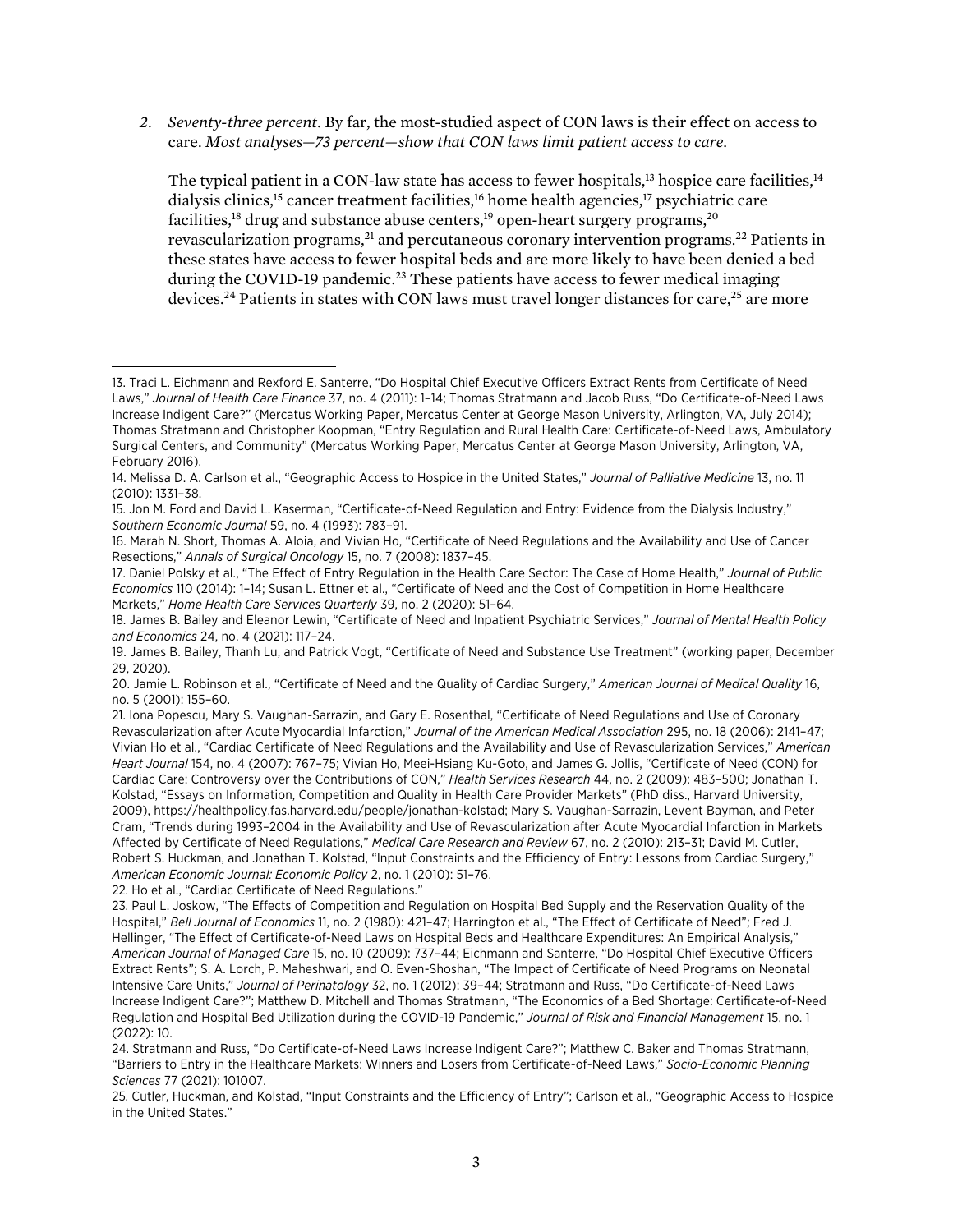likely to leave their state for care,<sup>26</sup> and must wait longer for care.<sup>27</sup> And whereas CON programs do not seem to increase charity care,<sup>28</sup> they do exacerbate Black-White disparities in the provision of care.<sup>29</sup>

3. *Four times.* Although the CON approval process does not typically involve an assessment of provider quality, advocates of the regulation often claim that it enhances quality. In most cases, this does not seem to be so. *Four times as many studies find that CON laws undermine quality than find that they enhance quality*.

Compared with patients in non-CON states, patients in CON states experience higher mortality rates following heart attack, heart failure, and pneumonia.<sup>30</sup> They have higher readmission rates, $31$  are more likely to die from postsurgery complications, $32$  and are less likely to give their hospitals top ratings.<sup>33</sup> Nursing homes tend to get lower survey scores in CON states than in non-CON states,<sup>34</sup> and nursing home patients are more likely to be restrained in CON states than in non-CON states.35 Home health agencies also receive lower scores in CON states than in non-CON states,<sup>36</sup> and home health agency clients are less likely to see improvements in mobility.37 Finally, surgeries are more likely to be performed by lower-quality surgeons in CON states than in non-CON states.<sup>38</sup>

Four in ten Americans live in states with either no CON laws or very limited CON laws in healthcare (as I write, this number is growing because recent reforms in Florida and Montana are now taking effect).39 In these states, providers may open new facilities or expand their services without first proving to a regulator that their community needs the service in question. These non-CON states include high- and low-income, urban and rural, and coastal and intracontinental communities. Policymakers in South Carolina can learn from the experience of patients in these states to see how CON laws affect spending, access, and quality of care.

Hospital executives and policymakers often worry about what would happen in their state if their CON laws were repealed. They need not worry. And they need not speculate. They can look to the experiences of Americans in non-CON states to see what is likely to happen. These experiences,

<sup>26.</sup> Baker and Stratmann, "Barriers to Entry in the Healthcare Markets."

<sup>27.</sup> Molly S. Myers and Kathleen M. Sheehan, "The Impact of Certificate of Need Laws on Emergency Department Wait Times," *Journal of Private Enterprise* 35, no. 1 (2020): 59–75.

<sup>28.</sup> Stratmann and Russ, "Do Certificate-of-Need Laws Increase Indigent Care?"

<sup>29.</sup> Joel C. Cantor et al., "Reducing Racial Disparities in Coronary Angiography," *Health Affairs* 28, no. 5 (2009): 1521–31; Derek DeLia et al., "Effects of Regulation and Competition on Health Care Disparities: The Case of Cardiac Angiography in New Jersey," *Journal of Health Politics, Policy, and Law* 34, no. 1 (2009): 63–91.

<sup>30.</sup> Thomas Stratmann and David Wille, "Certificate of Need Laws and Hospital Quality" (Mercatus Working Paper, Mercatus Center at George Mason University, Arlington, VA, September 2016).

<sup>31.</sup> Polsky et al., "The Effect of Entry Regulation in the Health Care Sector"; Stratmann and Wille, "Certificate of Need Laws and Hospital Quality"; Thomas Stratmann and Matthew C. Baker, "Examining Certificate-of-Need Laws in the Context of the Rural Health Crisis" (Mercatus Working Paper, Mercatus Center at George Mason University, Arlington, VA, July 2020). 32. Stratmann and Wille, "Certificate of Need Laws and Hospital Quality."

<sup>33.</sup> Stratmann and Wille.

<sup>34.</sup> Bichaka Fayissa et al., "Certificate-of-Need Regulation and Healthcare Service Quality: Evidence from the Nursing Home Industry," *Healthcare* 8, no. 4 (2020): E423.

<sup>35.</sup> Jacqueline S. Zinn, "Market Competition and the Quality of Nursing Home Care," *Journal of Health Politics, Policy, and Law* 19, no. 3 (1994): 555–82.

<sup>36.</sup> Robert L. Ohsfeldt and Pengxiang Li, "State Entry Regulation and Home Health Agency Quality Ratings," *Journal of Regulatory Economics* 53, no. 1 (2018): 1–19.

<sup>37.</sup> Bingxiao Wu et al., "Entry Regulation and the Effect of Public Reporting: Evidence from Home Health Compare," *Health Economics* 28, no. 4 (2019): 492–516.

<sup>38.</sup> Cutler, Huckman, and Kolstad, "Input Constraints and the Efficiency of Entry."

<sup>39.</sup> Matthew D. Mitchell, Anne Philpot, and Jessica McBirney, "The State of Certificate-Of-Need Laws in 2020," Mercatus Center at George Mason University, February 19, 2021, [https://www.mercatus.org/publications/healthcare/con-laws-2020-about-update.](https://www.mercatus.org/publications/healthcare/con-laws-2020-about-update)